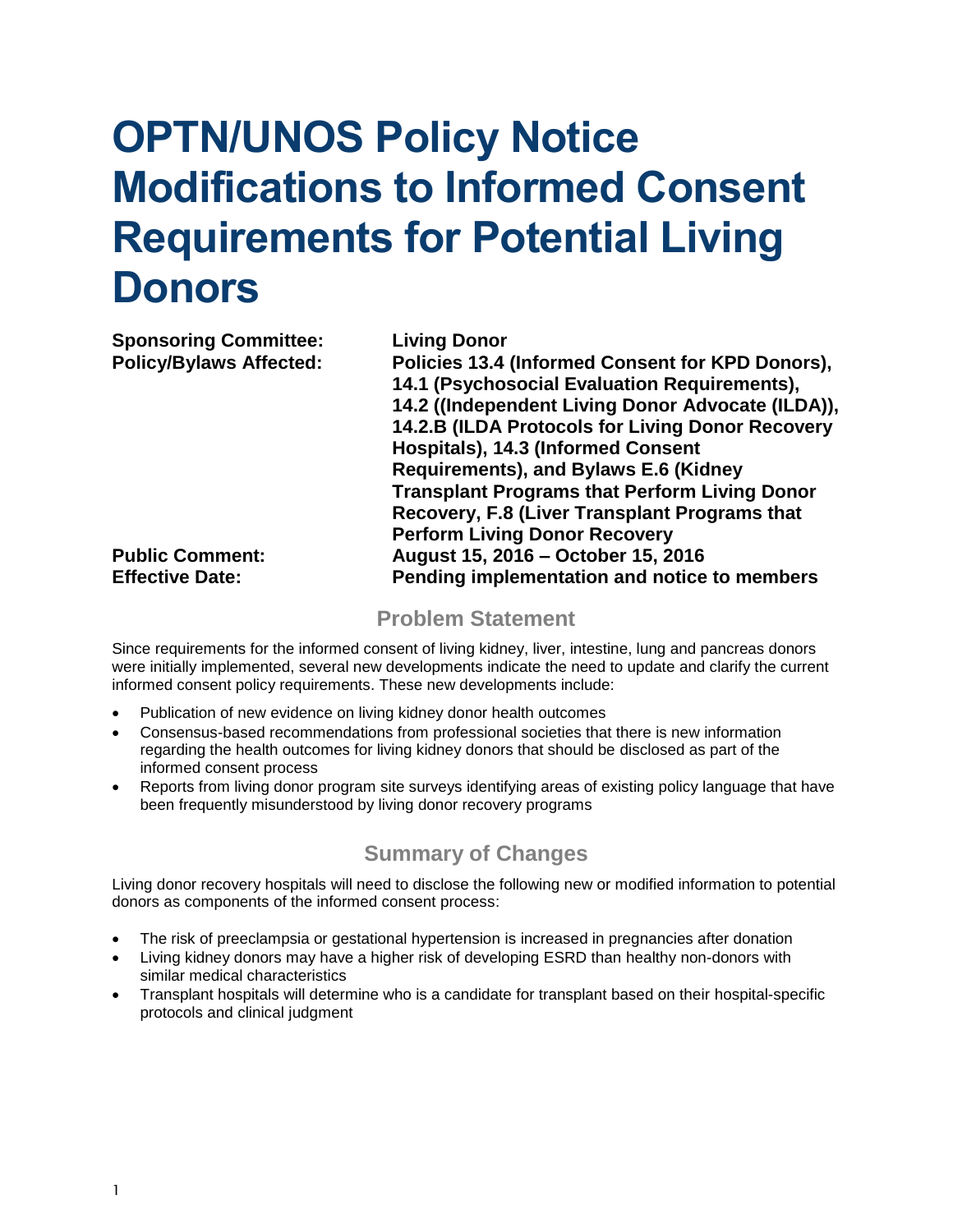#### **What Members Need to Do**

Living donor recovery hospitals will need to update their informed consent policies or protocols to address the new and modified informed consent requirements.

#### **Affected Policy Language**

New language is underlined (example) and language that is removed is struck through (example).

| 1              |    | <b>Requirements for Match Run Eligibility for Potential KPD Donors</b><br>13.6.B                                                                                                       |  |  |
|----------------|----|----------------------------------------------------------------------------------------------------------------------------------------------------------------------------------------|--|--|
| $\overline{2}$ |    | The OPTN KPD program will only match potential KPD donors that comply with all of the                                                                                                  |  |  |
| 3              |    | following requirements:                                                                                                                                                                |  |  |
| 4              |    |                                                                                                                                                                                        |  |  |
| 5<br>6         | 1. | The transplant hospital registering the potential KPD donor must perform blood typing and<br>subtyping as required by Policy 14.5: Living Donor Blood Type Determination and Reporting |  |  |
| $\overline{7}$ |    | with the following modifications:                                                                                                                                                      |  |  |
| 8              |    |                                                                                                                                                                                        |  |  |
| 9              |    | The transplant hospital registering the potential KPD donor must report the potential<br>a.                                                                                            |  |  |
| 10             |    | KPD donor's blood type to the OPTN Contractor                                                                                                                                          |  |  |
| 11             |    | A qualified health care professional, other than the qualified health care professional<br>b.                                                                                          |  |  |
| 12             |    | who initially reported the potential KPD donor's blood type to the OPTN Contractor,                                                                                                    |  |  |
| 13             |    | must compare the blood type from the two source documents, and separately report                                                                                                       |  |  |
| 14             |    | the potential KPD donor's blood type to the OPTN Contractor                                                                                                                            |  |  |
| 15             |    | The potential KPD donor is not eligible for a KPD match run until the transplant hospital<br>c.                                                                                        |  |  |
| 16             |    | verifies and reports two identical blood types                                                                                                                                         |  |  |
| 17             |    |                                                                                                                                                                                        |  |  |
| 18             | 2. | The transplant hospital registering the potential KPD donor must complete the informed                                                                                                 |  |  |
| 19             |    | consent process according to Policy 13.4: Informed Consent for KPD Donors                                                                                                              |  |  |
| 20             | 3. | The transplant hospital registering the potential KPD donor must complete the medical                                                                                                  |  |  |
| 21<br>22       |    | evaluation process according to Policy 14: Living Donation<br>The transplant hospital registering the potential KPD donor must submit the information for the                          |  |  |
| 23             | 4. | required fields below to the OPTN Contractor:                                                                                                                                          |  |  |
| 24             |    |                                                                                                                                                                                        |  |  |
| 25             |    | Donor details, including all of the following:<br>a.                                                                                                                                   |  |  |
| 26             |    | Last name                                                                                                                                                                              |  |  |
| 27             |    | First name<br>٠                                                                                                                                                                        |  |  |
| 28             |    | <b>SSN</b><br>$\bullet$                                                                                                                                                                |  |  |
| 29             |    | Date of birth<br>$\bullet$                                                                                                                                                             |  |  |
| 30             |    | Gender<br>$\bullet$                                                                                                                                                                    |  |  |
| 31             |    | Ethnicity                                                                                                                                                                              |  |  |
| 32             |    | <b>ABO</b><br>$\bullet$                                                                                                                                                                |  |  |
| 33             |    | Height and weight<br>$\bullet$                                                                                                                                                         |  |  |
| 34             |    | Whether the potential KPD donor is a non-directed donor or a paired donor                                                                                                              |  |  |
| 35             |    | If the potential KPD donor is a paired donor, the KPD Candidate ID of the paired                                                                                                       |  |  |
| 36             |    | candidate and the potential KPD donor's relationship to the candidate                                                                                                                  |  |  |
| 37             |    | Whether the potential KPD donor has signed an agreement to participate in the                                                                                                          |  |  |
| 38             |    | OPTN KPD program                                                                                                                                                                       |  |  |
| 39             |    | Whether the potential KPD donor has signed a release of protected health                                                                                                               |  |  |
| 40             |    | information                                                                                                                                                                            |  |  |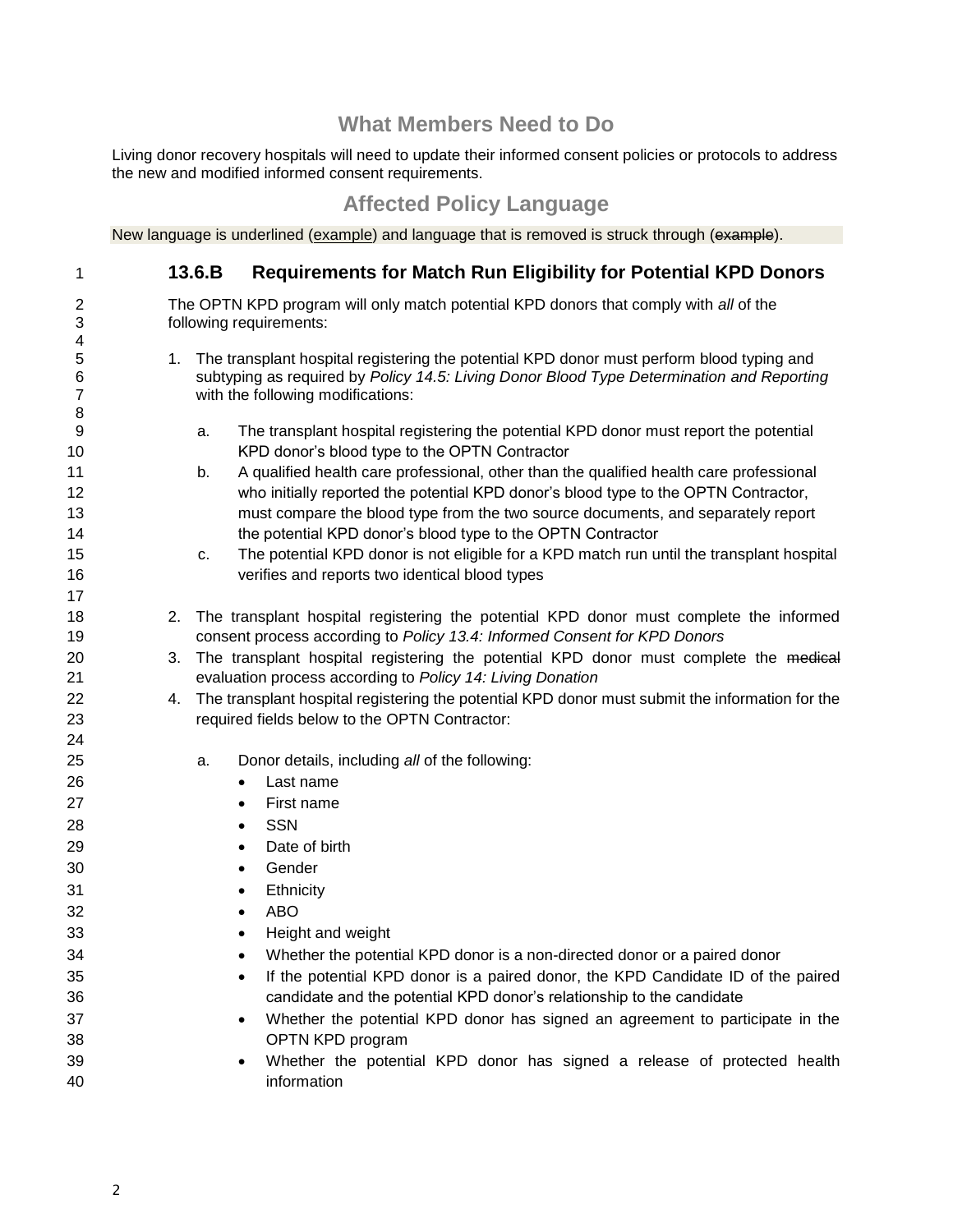| 41<br>42 | Whether the potential KPD donor has signed an informed consent as required in<br>policy                                                                                                       |  |  |
|----------|-----------------------------------------------------------------------------------------------------------------------------------------------------------------------------------------------|--|--|
| 43       | Whether the potential KPD donor has undergone all medical evaluations as required                                                                                                             |  |  |
| 44<br>45 | in Policy 14: Living Donation<br>Whether the potential KPD donor has had all age appropriate cancer screenings as<br>$\bullet$                                                                |  |  |
| 46       | defined by the American Cancer Society required in Policy 14: Living Donation                                                                                                                 |  |  |
| 47       | KPD status: active, inactive or removed. A donor must have current active status in                                                                                                           |  |  |
| 48       | the OPTN KPD program to be eligible for a match run.                                                                                                                                          |  |  |
| 49       |                                                                                                                                                                                               |  |  |
| 50       | Clinical information, including all of the following:<br>b.                                                                                                                                   |  |  |
| 51       | The number of anti-hypertensive medications the potential KPD donor is currently                                                                                                              |  |  |
| 52       | taking                                                                                                                                                                                        |  |  |
| 53       | Systolic and diastolic blood pressure with date (either 24-hour monitoring or two                                                                                                             |  |  |
| 54       | measurements)                                                                                                                                                                                 |  |  |
| 55       | Creatinine clearance or glomerular filtration rate (GFR), date, and method                                                                                                                    |  |  |
| 56       | Anti-CMV, EBV, HbsAg, and Anti-HbcAb serology results                                                                                                                                         |  |  |
| 57       |                                                                                                                                                                                               |  |  |
| 58       | Donor choices, including all of the following:<br>C.                                                                                                                                          |  |  |
| 59       | Whether the potential KPD donor would be willing to travel, and, if so, the                                                                                                                   |  |  |
| 60       | transplant hospitals to which the potential KPD donor would be willing to travel or                                                                                                           |  |  |
| 61       | the distance the donor is willing to travel                                                                                                                                                   |  |  |
| 62       | Whether the potential KPD donor is willing to ship a kidney                                                                                                                                   |  |  |
| 63       | Whether the potential KPD donor is willing to donate a left kidney, right kidney, or<br>$\bullet$                                                                                             |  |  |
| 64       | either kidney                                                                                                                                                                                 |  |  |
| 65       | Whether the KPD candidate-donor pair and the transplant hospital are willing to<br>$\bullet$                                                                                                  |  |  |
| 66       | participate in a three-way exchange or a donor chain                                                                                                                                          |  |  |
| 67       | Whether the potential KPD donor and the transplant hospital are willing for the                                                                                                               |  |  |
| 68       | potential KPD donor to be a bridge donor                                                                                                                                                      |  |  |
| 69       |                                                                                                                                                                                               |  |  |
| 70       | Donor HLA as defined in Policy 13.5.C: HLA Typing Requirements for OPTN KPD<br>d.                                                                                                             |  |  |
| 71<br>72 | Donors                                                                                                                                                                                        |  |  |
| 73       | The potential KPD donor must be paired to an active and eligible candidate registered in the<br>5.                                                                                            |  |  |
| 74       | OPTN KPD program or be a non-directed donor                                                                                                                                                   |  |  |
| 75       | The transplant hospital registering the potential KPD donor must submit a response for all<br>6.                                                                                              |  |  |
| 76       | previous match offers for the potential KPD donor in the OPTN KPD program, including reason                                                                                                   |  |  |
| 77       | for refusing offers                                                                                                                                                                           |  |  |
| 78       | The potential KPD donor must not be in a pending exchange in the OPTN KPD program<br>7.                                                                                                       |  |  |
| 79       |                                                                                                                                                                                               |  |  |
| 80       | 14.1.A<br><b>Living Donor Psychosocial Evaluation Requirements</b>                                                                                                                            |  |  |
|          |                                                                                                                                                                                               |  |  |
| 81<br>82 | Living donor psychosocial evaluation requirements apply to living kidney, liver, pancreas, lung, $-$ or<br>and intestine donors.                                                              |  |  |
| 83       |                                                                                                                                                                                               |  |  |
| 84<br>85 | The living donor psychosocial evaluation must be performed by a psychiatrist, psychologist, or<br>masters prepared social worker, or licensed clinical social worker prior to organ recovery. |  |  |
| 86       | Documentation of the psychosocial evaluation must be maintained in the living donor medical                                                                                                   |  |  |
| 87       | record and include all of the following components:                                                                                                                                           |  |  |
| 88       |                                                                                                                                                                                               |  |  |
|          |                                                                                                                                                                                               |  |  |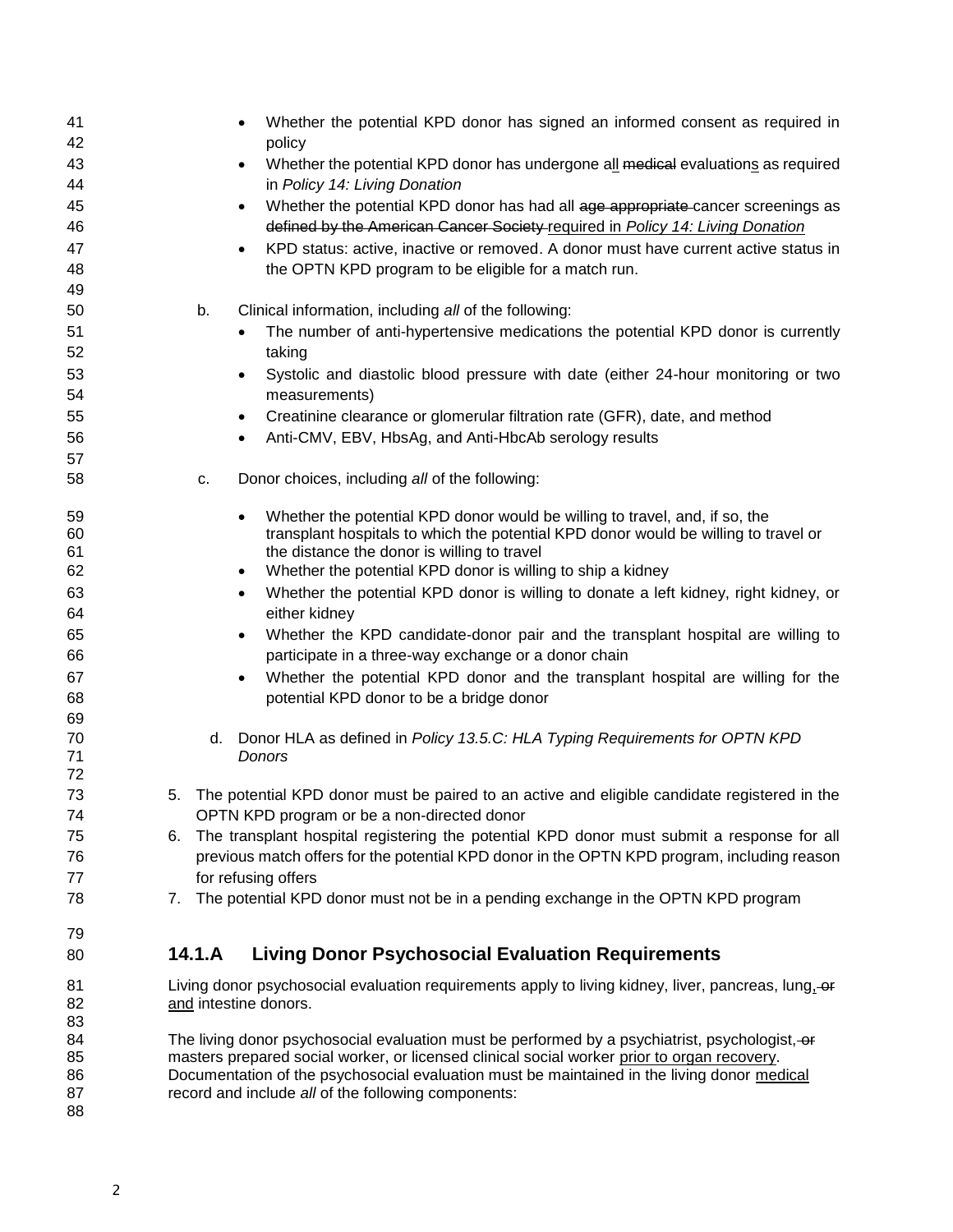| 89<br>90<br>91 | 1. An evaluation for any psychosocial issues, including mental health issues that might<br>complicate the living donor's recovery and could be identified as risks for poor psychosocial<br>outcome. |  |  |
|----------------|------------------------------------------------------------------------------------------------------------------------------------------------------------------------------------------------------|--|--|
| 92             | 2. An evaluation for the presence of behaviors that may increase risk for disease transmission                                                                                                       |  |  |
| 93             | as defined by the U.S. Public Health Service (PHS) Guideline.                                                                                                                                        |  |  |
| 94             | 3. A review of the living donor's history of smoking, alcohol, and drug use, abuse, and                                                                                                              |  |  |
| 95             | dependency including past or present substance use disorder.                                                                                                                                         |  |  |
| 96             | 4. The identification of factors that warrant educational or therapeutic intervention prior to the                                                                                                   |  |  |
| 97             | final donation decision.                                                                                                                                                                             |  |  |
| 98             | The determination that the living donor understands the short and long-term medical and<br>5.                                                                                                        |  |  |
| 99             | psychosocial risks for both the living donor and recipient associated with living donation.                                                                                                          |  |  |
| 100            | 6. An assessment of whether the decision to donate is free of inducement, coercion, and other                                                                                                        |  |  |
| 101            | undue pressure by exploring the reasons for donating and the nature of the relationship, if                                                                                                          |  |  |
| 102            | any, to the transplant candidate.                                                                                                                                                                    |  |  |
| 103            | 7. An assessment of the living donor's ability to make an informed decision and the ability to                                                                                                       |  |  |
| 104            | cope with the major surgery and related stress. This includes evaluating whether the donor                                                                                                           |  |  |
| 105            | has a realistic plan for donation and recovery, with social, emotional and financial support                                                                                                         |  |  |
| 106            | available as recommended.                                                                                                                                                                            |  |  |
| 107            | 8. A review of the living donor's occupation, employment status, health insurance status, living                                                                                                     |  |  |
| 108            | arrangements, and social support.                                                                                                                                                                    |  |  |
| 109            | The determination that the living donor understands the potential financial implications of<br>9.                                                                                                    |  |  |
| 110            | living donation.                                                                                                                                                                                     |  |  |
| 111            | <b>ILDA Requirements for Living Donor Recovery Hospitals</b><br>14.2.A                                                                                                                               |  |  |
| 112            | Living donor ILDA requirements apply to living kidney, liver, pancreas, intestine, and er lung                                                                                                       |  |  |
| 113            |                                                                                                                                                                                                      |  |  |
|                | donors.                                                                                                                                                                                              |  |  |
| 114            |                                                                                                                                                                                                      |  |  |
| 115            | For any living kidney donor who is undergoing evaluation for donation, the living donor recovery                                                                                                     |  |  |
| 116            | hospital must designate and provide each living donor with an ILDA who is not involved with the                                                                                                      |  |  |
| 117            | potential recipient evaluation and is independent of the decision to transplant the potential                                                                                                        |  |  |
| 118            | recipient. The ILDA may be one person or an ILDA-independent living donor advocate team with                                                                                                         |  |  |
| 119            | multiple members. An ILDA team must designate one person from the team as the key contact                                                                                                            |  |  |
| 120            | for each living donor. All ILDA requirements must be completed prior to organ recovery.                                                                                                              |  |  |
| 121            |                                                                                                                                                                                                      |  |  |
| 122            | The ILDA must:                                                                                                                                                                                       |  |  |
| 123            |                                                                                                                                                                                                      |  |  |
| 124            | 1. Function independently from the transplant candidate's team.                                                                                                                                      |  |  |
| 125            | 2. Advocate for the rights of the living donor.                                                                                                                                                      |  |  |
| 126            | 3. Fulfill the qualification and training requirements specified in the recovery hospital's protocols                                                                                                |  |  |
| 127            | regarding knowledge of living organ donation, transplantation, medical ethics, informed                                                                                                              |  |  |
| 128            | consent, and the potential impact of family or other external pressure on the living donor's                                                                                                         |  |  |
| 129            | decision about whether to donate. Document that each requirement has been met.                                                                                                                       |  |  |
| 130            | 4. Review and document whether the living donor has received information on each of the                                                                                                              |  |  |
| 131            | following areas and assist the donor in obtaining additional information from other                                                                                                                  |  |  |
| 132            | professionals as needed about the:                                                                                                                                                                   |  |  |
| 133            | Informed consent process as described in Policy 14.3: Informed Consent<br>а.                                                                                                                         |  |  |
| 134            | Requirements                                                                                                                                                                                         |  |  |
| 135            | Evaluation process according to Policies 14.1.A: Living Donor Psychosocial<br>b.                                                                                                                     |  |  |
| 136            | Evaluation Requirements and 14.4.A: Living Donor Medical Evaluation Requirements                                                                                                                     |  |  |
| 137            | Surgical procedure<br>c.                                                                                                                                                                             |  |  |
| 138            | Medical risks according to Tables 14-1 through 14-5<br>d.                                                                                                                                            |  |  |
| 139            | Psychosocial risks according to Tables 14-1 through 14-5<br>$e-$                                                                                                                                     |  |  |
| 140            | Follow-up requirements, and the benefit and need for participating in recovery<br>f <u>d</u> .                                                                                                       |  |  |
| 141            | hospital's requirements follow-up according to Policies 18.1: Data Submission                                                                                                                        |  |  |
| 142            | Requirements, 18.5.A: Reporting Requirements after Living Kidney Donation, 18.5:                                                                                                                     |  |  |
|                |                                                                                                                                                                                                      |  |  |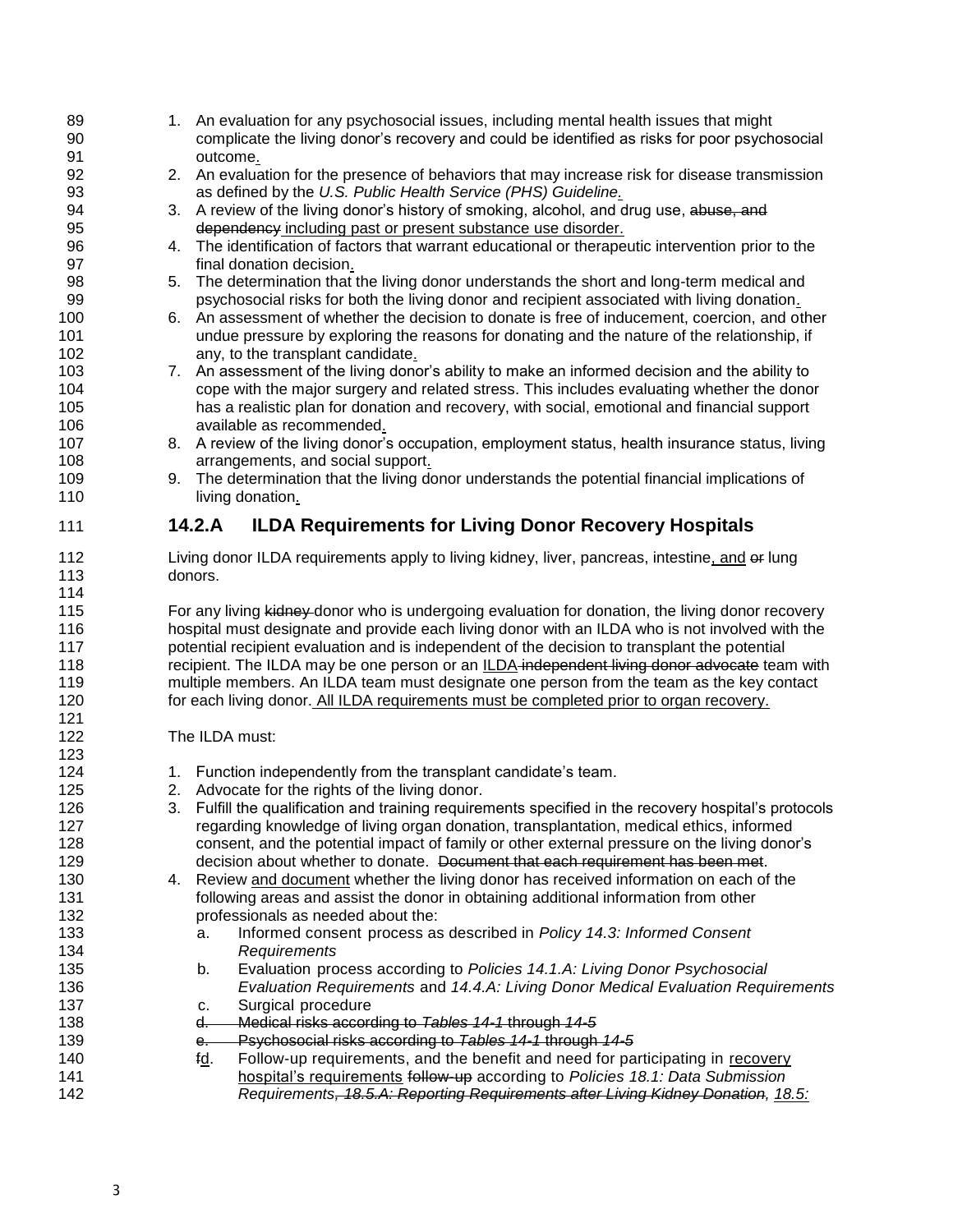| 143 | Living Donor Data Submission Requirements, and -18.5.C: Submission of Living Donor            |  |
|-----|-----------------------------------------------------------------------------------------------|--|
| 144 | <b>Death and Organ Failure</b> 18.6: Reporting of Living Donor Adverse Events                 |  |
| 145 | 5. Document that each topic was reviewed.                                                     |  |
| 146 |                                                                                               |  |
| 147 | <b>ILDA Protocols for Living Donor Recovery Hospitals</b><br>14.2.B                           |  |
| 148 | The living donor recovery hospital must develop, and once developed must comply with, written |  |
| 149 | protocols for:                                                                                |  |
| 150 |                                                                                               |  |
| 151 | The composition of the ILDA team, if the hospital uses a team.                                |  |

- 152 2. The qualifications and training (both initial and ongoing) required for the ILDA. Minimum 153 qualifications must include knowledge of living organ donation, transplantation, medical 154 ethics, informed consent, and the potential impact of family or other external pressures on the
- 155 potential living donor's donation decision. Document that each requirement has been met. 156 3. The duties and responsibilities of the ILDA, which must include at least the functions and 157 duties listed throughout according to *Policy 14.2.A: ILDA Requirements for Living Donor*  158 *Recovery Hospitals.*
- 159 4. The process the living donor recovery hospital will provide for the ILDA to file a grievance 160 when necessary to protect the rights or best interests of the living donor.
- 161 5. The process the living donor recovery hospital will use to address any grievance raised by 162 the ILDA concerning the rights or best interests of the living donor.

### <sup>164</sup> **14.3 Informed Consent Requirements**

165 The living donor recovery hospital is responsible for obtaining and documenting Living donor informed 166 consent requirements prior to organ recovery. Informed consent requirements apply to living kidney, liver, 167 pancreas, and intestine, and or lung donors and must.

- 168 The recovery hospital is responsible for informed consent which must include *all* of the components in
- 169 *Tables 14-1* through *14-5*4. Documentation of informed consent must be maintained in the living donor
- 170 medical record.
- 171

163

172 **Table 14-1: Requirements for Living Donor Informed Consent The recovery hospital must: These elements of informed consent : Obtain from living donors** The living donor's signature on a document that confirms that the donor: • 1. Is willing to donate • 2. Is free from inducement and coercion and • 3. Has been informed that he or she may decline to donate at any time **Provide to living donors** 1. An opportunity to discontinue the living donor consent or evaluation process in a way that is protected and confidential. 2. The ILDA must be available to assist the living donor during the consent process, according to *Policy 14.2: Independent Living Donor Advocate (ILDA) Requirements.* 3. Instruction about all phases of the living donation process, which includes: Consent Medical and psychosocial evaluations Pre- and post-operative care Required post-operative follow-up according to *Policy 18.5: Living Donor Data Submission Requirements*. Teaching or instructional material can include any media, one-on-one or small group interaction. Teaching or instruction must be provided in a language in which the living donor is able to engage in meaningful dialogue with recovery hospital's staff.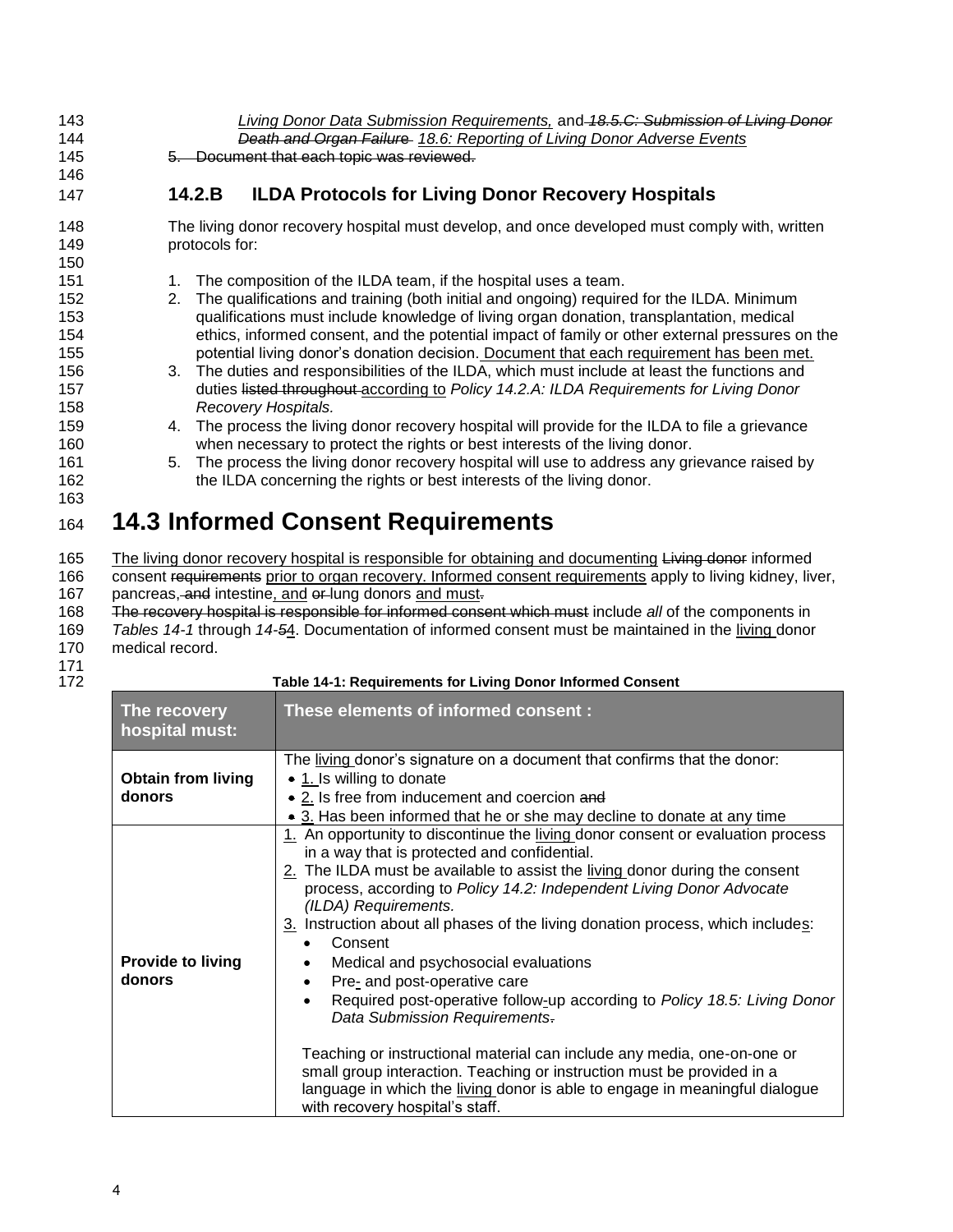| The recovery                                          | These elements of informed consent:                                                                                                                                                                                                                                                                                                                                                                                                                                                                                                                                                                                                                                                                                                                                                                                                                                                                                                                                                                                                                                                                                                                                                                                                                                                                                                                                                                                                                                                                                                                                                                                                                                                                                                                                                                                                                                                                                                                                                                                                                                                                                                                                                                                                                                                                                                                                                                                                                                                                                                                                                                                                                                                                                                                                                                                                                                                                                                                                     |  |  |
|-------------------------------------------------------|-------------------------------------------------------------------------------------------------------------------------------------------------------------------------------------------------------------------------------------------------------------------------------------------------------------------------------------------------------------------------------------------------------------------------------------------------------------------------------------------------------------------------------------------------------------------------------------------------------------------------------------------------------------------------------------------------------------------------------------------------------------------------------------------------------------------------------------------------------------------------------------------------------------------------------------------------------------------------------------------------------------------------------------------------------------------------------------------------------------------------------------------------------------------------------------------------------------------------------------------------------------------------------------------------------------------------------------------------------------------------------------------------------------------------------------------------------------------------------------------------------------------------------------------------------------------------------------------------------------------------------------------------------------------------------------------------------------------------------------------------------------------------------------------------------------------------------------------------------------------------------------------------------------------------------------------------------------------------------------------------------------------------------------------------------------------------------------------------------------------------------------------------------------------------------------------------------------------------------------------------------------------------------------------------------------------------------------------------------------------------------------------------------------------------------------------------------------------------------------------------------------------------------------------------------------------------------------------------------------------------------------------------------------------------------------------------------------------------------------------------------------------------------------------------------------------------------------------------------------------------------------------------------------------------------------------------------------------------|--|--|
|                                                       |                                                                                                                                                                                                                                                                                                                                                                                                                                                                                                                                                                                                                                                                                                                                                                                                                                                                                                                                                                                                                                                                                                                                                                                                                                                                                                                                                                                                                                                                                                                                                                                                                                                                                                                                                                                                                                                                                                                                                                                                                                                                                                                                                                                                                                                                                                                                                                                                                                                                                                                                                                                                                                                                                                                                                                                                                                                                                                                                                                         |  |  |
| hospital must:<br><b>Disclose to living</b><br>donors | The recovery hospital will take all reasonable precautions to provide<br>confidentiality for the donor and recipient.<br>It is a federal crime for any person to knowingly acquire, obtain or otherwise<br>1.<br>transfer any human organ for anything of value including, but not limited, to<br>cash, property, and vacations.<br>The recovery hospital must provide an ILDA.<br><u>2.</u><br>Alternate procedures or courses of treatment for the recipient including<br>3.<br>deceased donor transplantation., and that:<br>a. A deceased donor organ may become available for the candidate before<br><u>4.</u><br>the recovery hospital completes the living donor's evaluation or the living<br>donor transplant occurs.<br>b. Any transplant candidate may have risk factors for increased morbidity or<br>mortality that are not disclosed to the donor.<br>Transplant hospitals determine candidacy for transplantation based on<br><u>5.</u><br>existing hospital specific guidelines or practices and clinical judgment.<br>The recovery hospital will take all reasonable precautions to provide<br><u>6.</u><br>confidentiality for the living donor and recipient.<br>Any transplant candidate may have an increased likelihood of adverse<br><u>Z.</u><br>outcomes (including but not limited to graft failure, complications, and<br>mortality) that:<br>Exceed local or national averages<br>Do not necessarily prohibit transplantation<br>Are not disclosed to the living donor<br>8. The recovery hospital can disclose to the living donor certain information<br>about candidates only with permission of the candidate, including:<br>The reasons for a transplant candidate's increased likelihood of<br>$\bullet$<br>adverse outcomes<br>Personal health information collected during the transplant candidate's<br>$\bullet$<br>evaluation, which is confidential and protected under privacy law<br>9. Health information obtained during the living donor evaluation is subject to<br>the same regulations as all medical records and could reveal conditions that<br>must be reported to local, state, or federal public health authorities.<br>10. The recovery hospital is required to:<br>a. Report living donor follow-up information, at the time intervals specified<br>in Policy 18.5: Living Donor Data Submission Requirements.<br>b. Have the donor commit to post-operative donation follow-up testing<br>coordinated by the recovery hospital.<br>11. Any infectious disease or malignancy that is pertinent to acute recipient care<br>discovered during the donor's first two years of follow-up care:<br>a. May need to be reported to local, state or federal public health authorities<br>b. Will be disclosed to their recipient's transplant center-hospital<br>c. Will be reported through the OPTN Improving Patient Safety Portal<br>12. A living donor must undergo a medical evaluation according to Policy 14.4: |  |  |
|                                                       |                                                                                                                                                                                                                                                                                                                                                                                                                                                                                                                                                                                                                                                                                                                                                                                                                                                                                                                                                                                                                                                                                                                                                                                                                                                                                                                                                                                                                                                                                                                                                                                                                                                                                                                                                                                                                                                                                                                                                                                                                                                                                                                                                                                                                                                                                                                                                                                                                                                                                                                                                                                                                                                                                                                                                                                                                                                                                                                                                                         |  |  |
|                                                       |                                                                                                                                                                                                                                                                                                                                                                                                                                                                                                                                                                                                                                                                                                                                                                                                                                                                                                                                                                                                                                                                                                                                                                                                                                                                                                                                                                                                                                                                                                                                                                                                                                                                                                                                                                                                                                                                                                                                                                                                                                                                                                                                                                                                                                                                                                                                                                                                                                                                                                                                                                                                                                                                                                                                                                                                                                                                                                                                                                         |  |  |
|                                                       |                                                                                                                                                                                                                                                                                                                                                                                                                                                                                                                                                                                                                                                                                                                                                                                                                                                                                                                                                                                                                                                                                                                                                                                                                                                                                                                                                                                                                                                                                                                                                                                                                                                                                                                                                                                                                                                                                                                                                                                                                                                                                                                                                                                                                                                                                                                                                                                                                                                                                                                                                                                                                                                                                                                                                                                                                                                                                                                                                                         |  |  |
|                                                       |                                                                                                                                                                                                                                                                                                                                                                                                                                                                                                                                                                                                                                                                                                                                                                                                                                                                                                                                                                                                                                                                                                                                                                                                                                                                                                                                                                                                                                                                                                                                                                                                                                                                                                                                                                                                                                                                                                                                                                                                                                                                                                                                                                                                                                                                                                                                                                                                                                                                                                                                                                                                                                                                                                                                                                                                                                                                                                                                                                         |  |  |
|                                                       |                                                                                                                                                                                                                                                                                                                                                                                                                                                                                                                                                                                                                                                                                                                                                                                                                                                                                                                                                                                                                                                                                                                                                                                                                                                                                                                                                                                                                                                                                                                                                                                                                                                                                                                                                                                                                                                                                                                                                                                                                                                                                                                                                                                                                                                                                                                                                                                                                                                                                                                                                                                                                                                                                                                                                                                                                                                                                                                                                                         |  |  |
|                                                       |                                                                                                                                                                                                                                                                                                                                                                                                                                                                                                                                                                                                                                                                                                                                                                                                                                                                                                                                                                                                                                                                                                                                                                                                                                                                                                                                                                                                                                                                                                                                                                                                                                                                                                                                                                                                                                                                                                                                                                                                                                                                                                                                                                                                                                                                                                                                                                                                                                                                                                                                                                                                                                                                                                                                                                                                                                                                                                                                                                         |  |  |
|                                                       |                                                                                                                                                                                                                                                                                                                                                                                                                                                                                                                                                                                                                                                                                                                                                                                                                                                                                                                                                                                                                                                                                                                                                                                                                                                                                                                                                                                                                                                                                                                                                                                                                                                                                                                                                                                                                                                                                                                                                                                                                                                                                                                                                                                                                                                                                                                                                                                                                                                                                                                                                                                                                                                                                                                                                                                                                                                                                                                                                                         |  |  |
|                                                       |                                                                                                                                                                                                                                                                                                                                                                                                                                                                                                                                                                                                                                                                                                                                                                                                                                                                                                                                                                                                                                                                                                                                                                                                                                                                                                                                                                                                                                                                                                                                                                                                                                                                                                                                                                                                                                                                                                                                                                                                                                                                                                                                                                                                                                                                                                                                                                                                                                                                                                                                                                                                                                                                                                                                                                                                                                                                                                                                                                         |  |  |
|                                                       |                                                                                                                                                                                                                                                                                                                                                                                                                                                                                                                                                                                                                                                                                                                                                                                                                                                                                                                                                                                                                                                                                                                                                                                                                                                                                                                                                                                                                                                                                                                                                                                                                                                                                                                                                                                                                                                                                                                                                                                                                                                                                                                                                                                                                                                                                                                                                                                                                                                                                                                                                                                                                                                                                                                                                                                                                                                                                                                                                                         |  |  |
|                                                       |                                                                                                                                                                                                                                                                                                                                                                                                                                                                                                                                                                                                                                                                                                                                                                                                                                                                                                                                                                                                                                                                                                                                                                                                                                                                                                                                                                                                                                                                                                                                                                                                                                                                                                                                                                                                                                                                                                                                                                                                                                                                                                                                                                                                                                                                                                                                                                                                                                                                                                                                                                                                                                                                                                                                                                                                                                                                                                                                                                         |  |  |
|                                                       |                                                                                                                                                                                                                                                                                                                                                                                                                                                                                                                                                                                                                                                                                                                                                                                                                                                                                                                                                                                                                                                                                                                                                                                                                                                                                                                                                                                                                                                                                                                                                                                                                                                                                                                                                                                                                                                                                                                                                                                                                                                                                                                                                                                                                                                                                                                                                                                                                                                                                                                                                                                                                                                                                                                                                                                                                                                                                                                                                                         |  |  |
|                                                       |                                                                                                                                                                                                                                                                                                                                                                                                                                                                                                                                                                                                                                                                                                                                                                                                                                                                                                                                                                                                                                                                                                                                                                                                                                                                                                                                                                                                                                                                                                                                                                                                                                                                                                                                                                                                                                                                                                                                                                                                                                                                                                                                                                                                                                                                                                                                                                                                                                                                                                                                                                                                                                                                                                                                                                                                                                                                                                                                                                         |  |  |
|                                                       |                                                                                                                                                                                                                                                                                                                                                                                                                                                                                                                                                                                                                                                                                                                                                                                                                                                                                                                                                                                                                                                                                                                                                                                                                                                                                                                                                                                                                                                                                                                                                                                                                                                                                                                                                                                                                                                                                                                                                                                                                                                                                                                                                                                                                                                                                                                                                                                                                                                                                                                                                                                                                                                                                                                                                                                                                                                                                                                                                                         |  |  |
|                                                       |                                                                                                                                                                                                                                                                                                                                                                                                                                                                                                                                                                                                                                                                                                                                                                                                                                                                                                                                                                                                                                                                                                                                                                                                                                                                                                                                                                                                                                                                                                                                                                                                                                                                                                                                                                                                                                                                                                                                                                                                                                                                                                                                                                                                                                                                                                                                                                                                                                                                                                                                                                                                                                                                                                                                                                                                                                                                                                                                                                         |  |  |
|                                                       |                                                                                                                                                                                                                                                                                                                                                                                                                                                                                                                                                                                                                                                                                                                                                                                                                                                                                                                                                                                                                                                                                                                                                                                                                                                                                                                                                                                                                                                                                                                                                                                                                                                                                                                                                                                                                                                                                                                                                                                                                                                                                                                                                                                                                                                                                                                                                                                                                                                                                                                                                                                                                                                                                                                                                                                                                                                                                                                                                                         |  |  |
|                                                       |                                                                                                                                                                                                                                                                                                                                                                                                                                                                                                                                                                                                                                                                                                                                                                                                                                                                                                                                                                                                                                                                                                                                                                                                                                                                                                                                                                                                                                                                                                                                                                                                                                                                                                                                                                                                                                                                                                                                                                                                                                                                                                                                                                                                                                                                                                                                                                                                                                                                                                                                                                                                                                                                                                                                                                                                                                                                                                                                                                         |  |  |
|                                                       |                                                                                                                                                                                                                                                                                                                                                                                                                                                                                                                                                                                                                                                                                                                                                                                                                                                                                                                                                                                                                                                                                                                                                                                                                                                                                                                                                                                                                                                                                                                                                                                                                                                                                                                                                                                                                                                                                                                                                                                                                                                                                                                                                                                                                                                                                                                                                                                                                                                                                                                                                                                                                                                                                                                                                                                                                                                                                                                                                                         |  |  |
|                                                       |                                                                                                                                                                                                                                                                                                                                                                                                                                                                                                                                                                                                                                                                                                                                                                                                                                                                                                                                                                                                                                                                                                                                                                                                                                                                                                                                                                                                                                                                                                                                                                                                                                                                                                                                                                                                                                                                                                                                                                                                                                                                                                                                                                                                                                                                                                                                                                                                                                                                                                                                                                                                                                                                                                                                                                                                                                                                                                                                                                         |  |  |
|                                                       |                                                                                                                                                                                                                                                                                                                                                                                                                                                                                                                                                                                                                                                                                                                                                                                                                                                                                                                                                                                                                                                                                                                                                                                                                                                                                                                                                                                                                                                                                                                                                                                                                                                                                                                                                                                                                                                                                                                                                                                                                                                                                                                                                                                                                                                                                                                                                                                                                                                                                                                                                                                                                                                                                                                                                                                                                                                                                                                                                                         |  |  |
|                                                       |                                                                                                                                                                                                                                                                                                                                                                                                                                                                                                                                                                                                                                                                                                                                                                                                                                                                                                                                                                                                                                                                                                                                                                                                                                                                                                                                                                                                                                                                                                                                                                                                                                                                                                                                                                                                                                                                                                                                                                                                                                                                                                                                                                                                                                                                                                                                                                                                                                                                                                                                                                                                                                                                                                                                                                                                                                                                                                                                                                         |  |  |
|                                                       |                                                                                                                                                                                                                                                                                                                                                                                                                                                                                                                                                                                                                                                                                                                                                                                                                                                                                                                                                                                                                                                                                                                                                                                                                                                                                                                                                                                                                                                                                                                                                                                                                                                                                                                                                                                                                                                                                                                                                                                                                                                                                                                                                                                                                                                                                                                                                                                                                                                                                                                                                                                                                                                                                                                                                                                                                                                                                                                                                                         |  |  |
|                                                       |                                                                                                                                                                                                                                                                                                                                                                                                                                                                                                                                                                                                                                                                                                                                                                                                                                                                                                                                                                                                                                                                                                                                                                                                                                                                                                                                                                                                                                                                                                                                                                                                                                                                                                                                                                                                                                                                                                                                                                                                                                                                                                                                                                                                                                                                                                                                                                                                                                                                                                                                                                                                                                                                                                                                                                                                                                                                                                                                                                         |  |  |
|                                                       |                                                                                                                                                                                                                                                                                                                                                                                                                                                                                                                                                                                                                                                                                                                                                                                                                                                                                                                                                                                                                                                                                                                                                                                                                                                                                                                                                                                                                                                                                                                                                                                                                                                                                                                                                                                                                                                                                                                                                                                                                                                                                                                                                                                                                                                                                                                                                                                                                                                                                                                                                                                                                                                                                                                                                                                                                                                                                                                                                                         |  |  |
|                                                       |                                                                                                                                                                                                                                                                                                                                                                                                                                                                                                                                                                                                                                                                                                                                                                                                                                                                                                                                                                                                                                                                                                                                                                                                                                                                                                                                                                                                                                                                                                                                                                                                                                                                                                                                                                                                                                                                                                                                                                                                                                                                                                                                                                                                                                                                                                                                                                                                                                                                                                                                                                                                                                                                                                                                                                                                                                                                                                                                                                         |  |  |
|                                                       |                                                                                                                                                                                                                                                                                                                                                                                                                                                                                                                                                                                                                                                                                                                                                                                                                                                                                                                                                                                                                                                                                                                                                                                                                                                                                                                                                                                                                                                                                                                                                                                                                                                                                                                                                                                                                                                                                                                                                                                                                                                                                                                                                                                                                                                                                                                                                                                                                                                                                                                                                                                                                                                                                                                                                                                                                                                                                                                                                                         |  |  |
|                                                       |                                                                                                                                                                                                                                                                                                                                                                                                                                                                                                                                                                                                                                                                                                                                                                                                                                                                                                                                                                                                                                                                                                                                                                                                                                                                                                                                                                                                                                                                                                                                                                                                                                                                                                                                                                                                                                                                                                                                                                                                                                                                                                                                                                                                                                                                                                                                                                                                                                                                                                                                                                                                                                                                                                                                                                                                                                                                                                                                                                         |  |  |
|                                                       |                                                                                                                                                                                                                                                                                                                                                                                                                                                                                                                                                                                                                                                                                                                                                                                                                                                                                                                                                                                                                                                                                                                                                                                                                                                                                                                                                                                                                                                                                                                                                                                                                                                                                                                                                                                                                                                                                                                                                                                                                                                                                                                                                                                                                                                                                                                                                                                                                                                                                                                                                                                                                                                                                                                                                                                                                                                                                                                                                                         |  |  |
|                                                       |                                                                                                                                                                                                                                                                                                                                                                                                                                                                                                                                                                                                                                                                                                                                                                                                                                                                                                                                                                                                                                                                                                                                                                                                                                                                                                                                                                                                                                                                                                                                                                                                                                                                                                                                                                                                                                                                                                                                                                                                                                                                                                                                                                                                                                                                                                                                                                                                                                                                                                                                                                                                                                                                                                                                                                                                                                                                                                                                                                         |  |  |
|                                                       |                                                                                                                                                                                                                                                                                                                                                                                                                                                                                                                                                                                                                                                                                                                                                                                                                                                                                                                                                                                                                                                                                                                                                                                                                                                                                                                                                                                                                                                                                                                                                                                                                                                                                                                                                                                                                                                                                                                                                                                                                                                                                                                                                                                                                                                                                                                                                                                                                                                                                                                                                                                                                                                                                                                                                                                                                                                                                                                                                                         |  |  |
|                                                       |                                                                                                                                                                                                                                                                                                                                                                                                                                                                                                                                                                                                                                                                                                                                                                                                                                                                                                                                                                                                                                                                                                                                                                                                                                                                                                                                                                                                                                                                                                                                                                                                                                                                                                                                                                                                                                                                                                                                                                                                                                                                                                                                                                                                                                                                                                                                                                                                                                                                                                                                                                                                                                                                                                                                                                                                                                                                                                                                                                         |  |  |
|                                                       |                                                                                                                                                                                                                                                                                                                                                                                                                                                                                                                                                                                                                                                                                                                                                                                                                                                                                                                                                                                                                                                                                                                                                                                                                                                                                                                                                                                                                                                                                                                                                                                                                                                                                                                                                                                                                                                                                                                                                                                                                                                                                                                                                                                                                                                                                                                                                                                                                                                                                                                                                                                                                                                                                                                                                                                                                                                                                                                                                                         |  |  |
|                                                       |                                                                                                                                                                                                                                                                                                                                                                                                                                                                                                                                                                                                                                                                                                                                                                                                                                                                                                                                                                                                                                                                                                                                                                                                                                                                                                                                                                                                                                                                                                                                                                                                                                                                                                                                                                                                                                                                                                                                                                                                                                                                                                                                                                                                                                                                                                                                                                                                                                                                                                                                                                                                                                                                                                                                                                                                                                                                                                                                                                         |  |  |
|                                                       | Medical Evaluation Requirements for Living Donors and a psychosocial                                                                                                                                                                                                                                                                                                                                                                                                                                                                                                                                                                                                                                                                                                                                                                                                                                                                                                                                                                                                                                                                                                                                                                                                                                                                                                                                                                                                                                                                                                                                                                                                                                                                                                                                                                                                                                                                                                                                                                                                                                                                                                                                                                                                                                                                                                                                                                                                                                                                                                                                                                                                                                                                                                                                                                                                                                                                                                    |  |  |
|                                                       | evaluation as required by Policy 14.1: Psychosocial Evaluation                                                                                                                                                                                                                                                                                                                                                                                                                                                                                                                                                                                                                                                                                                                                                                                                                                                                                                                                                                                                                                                                                                                                                                                                                                                                                                                                                                                                                                                                                                                                                                                                                                                                                                                                                                                                                                                                                                                                                                                                                                                                                                                                                                                                                                                                                                                                                                                                                                                                                                                                                                                                                                                                                                                                                                                                                                                                                                          |  |  |
|                                                       |                                                                                                                                                                                                                                                                                                                                                                                                                                                                                                                                                                                                                                                                                                                                                                                                                                                                                                                                                                                                                                                                                                                                                                                                                                                                                                                                                                                                                                                                                                                                                                                                                                                                                                                                                                                                                                                                                                                                                                                                                                                                                                                                                                                                                                                                                                                                                                                                                                                                                                                                                                                                                                                                                                                                                                                                                                                                                                                                                                         |  |  |
|                                                       | Requirements for Living Donors.                                                                                                                                                                                                                                                                                                                                                                                                                                                                                                                                                                                                                                                                                                                                                                                                                                                                                                                                                                                                                                                                                                                                                                                                                                                                                                                                                                                                                                                                                                                                                                                                                                                                                                                                                                                                                                                                                                                                                                                                                                                                                                                                                                                                                                                                                                                                                                                                                                                                                                                                                                                                                                                                                                                                                                                                                                                                                                                                         |  |  |
|                                                       | 13. The hospital may refuse the living donor. In such cases, the recovery                                                                                                                                                                                                                                                                                                                                                                                                                                                                                                                                                                                                                                                                                                                                                                                                                                                                                                                                                                                                                                                                                                                                                                                                                                                                                                                                                                                                                                                                                                                                                                                                                                                                                                                                                                                                                                                                                                                                                                                                                                                                                                                                                                                                                                                                                                                                                                                                                                                                                                                                                                                                                                                                                                                                                                                                                                                                                               |  |  |
|                                                       | hospital must inform the living donor that a different recovery hospital may                                                                                                                                                                                                                                                                                                                                                                                                                                                                                                                                                                                                                                                                                                                                                                                                                                                                                                                                                                                                                                                                                                                                                                                                                                                                                                                                                                                                                                                                                                                                                                                                                                                                                                                                                                                                                                                                                                                                                                                                                                                                                                                                                                                                                                                                                                                                                                                                                                                                                                                                                                                                                                                                                                                                                                                                                                                                                            |  |  |
|                                                       | evaluate the living donor using different selection criteria.                                                                                                                                                                                                                                                                                                                                                                                                                                                                                                                                                                                                                                                                                                                                                                                                                                                                                                                                                                                                                                                                                                                                                                                                                                                                                                                                                                                                                                                                                                                                                                                                                                                                                                                                                                                                                                                                                                                                                                                                                                                                                                                                                                                                                                                                                                                                                                                                                                                                                                                                                                                                                                                                                                                                                                                                                                                                                                           |  |  |
|                                                       | 14. The following are inherent risks associated with evaluation for living                                                                                                                                                                                                                                                                                                                                                                                                                                                                                                                                                                                                                                                                                                                                                                                                                                                                                                                                                                                                                                                                                                                                                                                                                                                                                                                                                                                                                                                                                                                                                                                                                                                                                                                                                                                                                                                                                                                                                                                                                                                                                                                                                                                                                                                                                                                                                                                                                                                                                                                                                                                                                                                                                                                                                                                                                                                                                              |  |  |
|                                                       | donation:                                                                                                                                                                                                                                                                                                                                                                                                                                                                                                                                                                                                                                                                                                                                                                                                                                                                                                                                                                                                                                                                                                                                                                                                                                                                                                                                                                                                                                                                                                                                                                                                                                                                                                                                                                                                                                                                                                                                                                                                                                                                                                                                                                                                                                                                                                                                                                                                                                                                                                                                                                                                                                                                                                                                                                                                                                                                                                                                                               |  |  |
|                                                       | Allergic reactions to contrast<br>а.                                                                                                                                                                                                                                                                                                                                                                                                                                                                                                                                                                                                                                                                                                                                                                                                                                                                                                                                                                                                                                                                                                                                                                                                                                                                                                                                                                                                                                                                                                                                                                                                                                                                                                                                                                                                                                                                                                                                                                                                                                                                                                                                                                                                                                                                                                                                                                                                                                                                                                                                                                                                                                                                                                                                                                                                                                                                                                                                    |  |  |
|                                                       |                                                                                                                                                                                                                                                                                                                                                                                                                                                                                                                                                                                                                                                                                                                                                                                                                                                                                                                                                                                                                                                                                                                                                                                                                                                                                                                                                                                                                                                                                                                                                                                                                                                                                                                                                                                                                                                                                                                                                                                                                                                                                                                                                                                                                                                                                                                                                                                                                                                                                                                                                                                                                                                                                                                                                                                                                                                                                                                                                                         |  |  |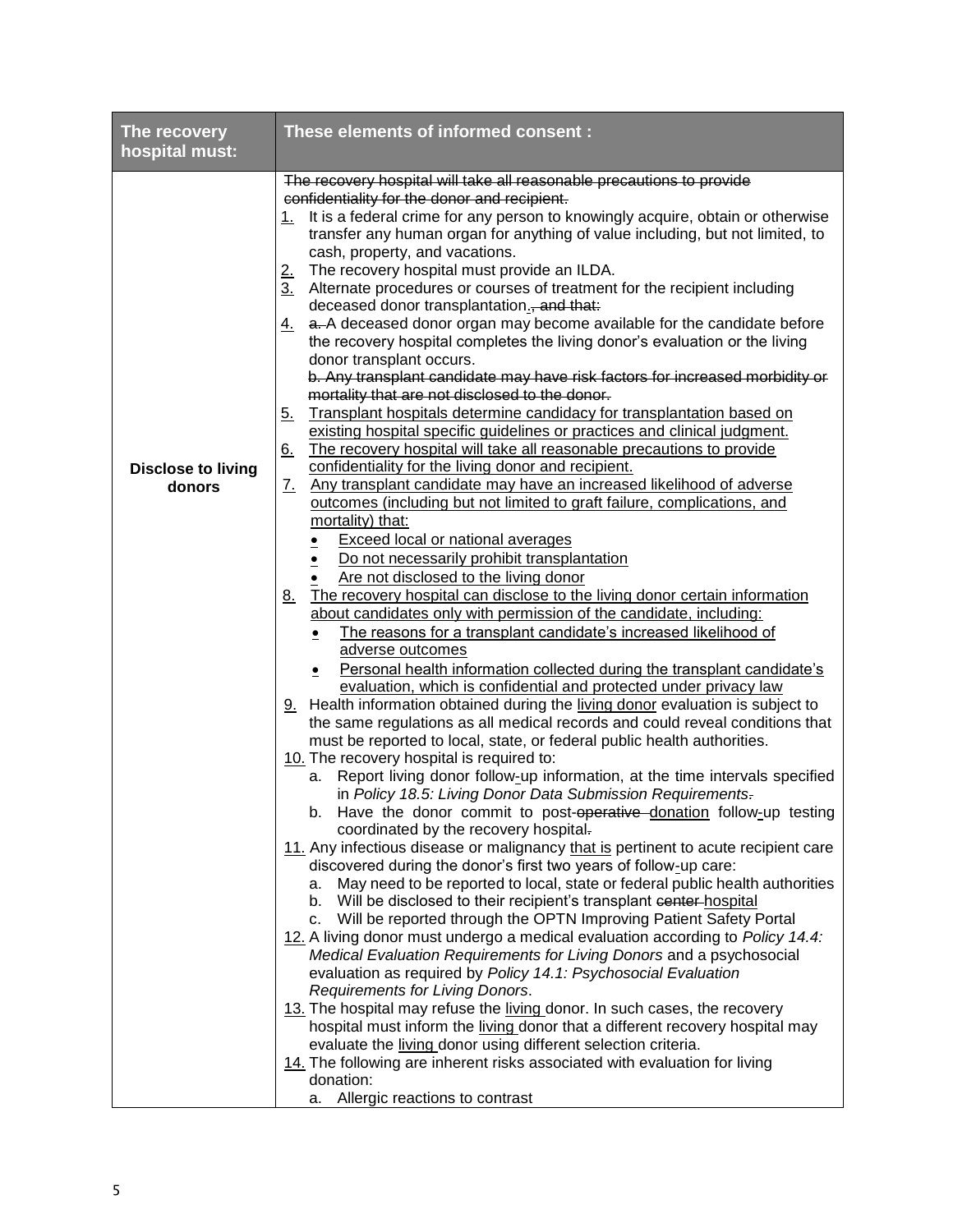| The recovery<br>hospital must: | These elements of informed consent :                                                                                                                                                                                                                                                                                                                                                                                                                                                                                                                                                                                         |  |  |
|--------------------------------|------------------------------------------------------------------------------------------------------------------------------------------------------------------------------------------------------------------------------------------------------------------------------------------------------------------------------------------------------------------------------------------------------------------------------------------------------------------------------------------------------------------------------------------------------------------------------------------------------------------------------|--|--|
|                                | b. Discovery of reportable infections<br>c. Discovery of serious medical conditions<br>d. Discovery of adverse genetic findings unknown to the living donor<br>Discovery of certain abnormalities that will require more testing at the<br>e.<br>living donor's expense or create the need for unexpected decisions on<br>the part of the transplant team<br>15. There are surgical, medical, psychosocial, and financial risks associated<br>with living donation, which may be temporary or permanent and include, but<br>are not limited to, all of the following:<br>a. Potential medical or surgical risks:<br>i. Death |  |  |
|                                | ii. Scars, hernia, wound infection, blood clots, pneumonia, nerve<br>injury, pain, fatigue, and other consequences typical of any surgical<br>procedure<br>iii. Abdominal symptoms such as bloating, nausea, and developing<br>bowel obstruction<br>iv. That the morbidity and mortality of the living donor may be impacted<br>by age, obesity, hypertension, or other donor-specific pre-existing<br>conditions                                                                                                                                                                                                            |  |  |
|                                | b. Potential psychosocial risks:<br>i. Problems with body image<br>ii. Post-surgery depression or anxiety<br>iii. Feelings of emotional distress or grief if the transplant recipient<br>experiences any recurrent disease or if the transplant recipient dies<br>iv. Changes to the living donor's lifestyle from donation<br>c. Potential financial impacts:                                                                                                                                                                                                                                                               |  |  |
| <b>Disclose to living</b>      | i. Personal expenses of travel, housing, child care costs, and lost<br>wages related to donation might not be reimbursed; however,<br>resources might be available to defray some donation-related costs<br>ii. Need for life-long follow-up at the living donor's expense<br>iii. Loss of employment or income<br>iv. Negative impact on the ability to obtain future employment<br>v. Negative impact on the ability to obtain, maintain, or afford health                                                                                                                                                                 |  |  |
| donors                         | insurance, disability insurance, and life insurance<br>vi. Future health problems experienced by living donors following<br>donation may not be covered by the recipient's insurance                                                                                                                                                                                                                                                                                                                                                                                                                                         |  |  |

173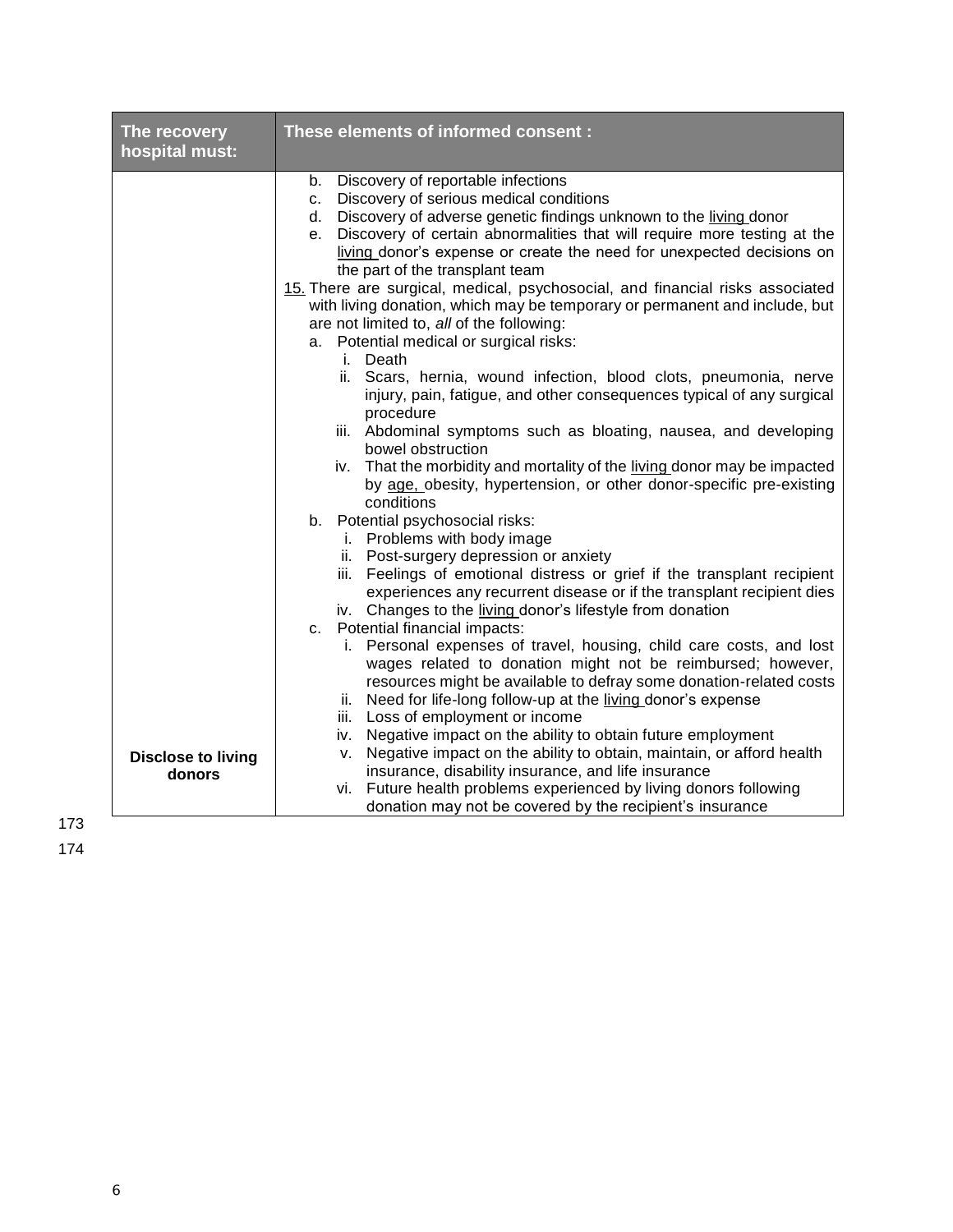| 175 | Table 14-32: Additional Requirements for the Informed Consent of Living Kidney Donors |                                                                                                                                                                                                                                                                                                                                                                                                                                                                                                                                                                                                                                                                                                                                                                                                                                                                                                                                                                                                                                                                                                                                                                                                                                                                                                                                                                                                                                |  |  |
|-----|---------------------------------------------------------------------------------------|--------------------------------------------------------------------------------------------------------------------------------------------------------------------------------------------------------------------------------------------------------------------------------------------------------------------------------------------------------------------------------------------------------------------------------------------------------------------------------------------------------------------------------------------------------------------------------------------------------------------------------------------------------------------------------------------------------------------------------------------------------------------------------------------------------------------------------------------------------------------------------------------------------------------------------------------------------------------------------------------------------------------------------------------------------------------------------------------------------------------------------------------------------------------------------------------------------------------------------------------------------------------------------------------------------------------------------------------------------------------------------------------------------------------------------|--|--|
|     | The recovery<br><b>program</b> hospital<br>must:                                      | These additional elements as components of informed consent for<br>living kidney donors:                                                                                                                                                                                                                                                                                                                                                                                                                                                                                                                                                                                                                                                                                                                                                                                                                                                                                                                                                                                                                                                                                                                                                                                                                                                                                                                                       |  |  |
|     | <b>Provide to all living</b><br>kidney donors                                         | Education about expected post-donation kidney function, and how chronic<br>kidney disease (CKD) and end-stage renal disease (ESRD) might potentially<br>impact the living donor in the future, to include:<br>a. On average, living donors will may have a 25-35% permanent loss of<br>kidney function after donation.<br>b. Baseline Although risk of ESRD for living kidney donors does not exceed<br>that of the general population with the same demographic profile, risk of<br><b>ESRD</b> for living kidney donors may exceed that of healthy non-donors with<br>medical characteristics similar to living kidney donors.<br>Living donor risks must be interpreted in light of the known epidemiology of<br>$C_{1}$<br>both CKD and ESRD. When CKD or ESRD occurs, CKD generally<br>develops in mid-life (40-50 years old) and ESRD generally develops after<br>age 60. The medical evaluation of a young living donor cannot predict<br>lifetime risk of CKD or ESRD.<br>Living donors may be at a higher risk for CKD if they sustain damage to<br>d.<br>the remaining kidney. The development of CKD and subsequent<br>progression to ESRD may be faster with only one kidney.<br>e. Dialysis is required if the living donor develops ESRD.<br>Current practice is to prioritize prior living kidney donors who become<br>f.<br>kidney transplant candidates according to Policy 8.3: Kidney Allocation<br>Points. |  |  |
|     | <b>Disclose to all living</b><br>kidney donors                                        | Surgical risks may be transient or permanent and include but are not limited to:<br>· Potential medical or surgical risks:<br>Decreased kidney function<br>$\bullet$<br>Acute Kkidney failure and the need for dialysis or kidney transplant for the<br>$\bullet$<br>living donor in the immediate post-operative period                                                                                                                                                                                                                                                                                                                                                                                                                                                                                                                                                                                                                                                                                                                                                                                                                                                                                                                                                                                                                                                                                                       |  |  |
|     | Disclose to all<br>female living kidney<br>donors                                     | Risks of preeclampsia or gestational hypertension are increased in<br>pregnancies after donation                                                                                                                                                                                                                                                                                                                                                                                                                                                                                                                                                                                                                                                                                                                                                                                                                                                                                                                                                                                                                                                                                                                                                                                                                                                                                                                               |  |  |

176

| Table 14-43: Additional Requirements for the Informed Consent of Living Liver Donors |                                                                                                                                                                                                                                                                                                                                                                                                                                                                                                                                                                                                                                                            |  |
|--------------------------------------------------------------------------------------|------------------------------------------------------------------------------------------------------------------------------------------------------------------------------------------------------------------------------------------------------------------------------------------------------------------------------------------------------------------------------------------------------------------------------------------------------------------------------------------------------------------------------------------------------------------------------------------------------------------------------------------------------------|--|
| The recovery<br>program hospital<br>must:                                            | These additional elements as components of informed consent for<br>living liver donors:                                                                                                                                                                                                                                                                                                                                                                                                                                                                                                                                                                    |  |
| Disclose to all<br>living liver donors                                               | Surgical risks may be transient or permanent and include but are not limited<br>to:<br>Acute liver failure with need for liver transplant.<br>٠<br>Transient liver dysfunction with recovery. The potential for transient liver<br>٠<br>dysfunction depends upon the amount of the total liver removed for<br>donation.<br>Risk of red cell transfusions or other blood products.<br>٠<br>Biliary complications, including leak or stricture that may require additional<br>intervention.<br>Post-donation laboratory tests may result in abnormal or false positive<br>$\bullet$<br>results that may trigger additional tests that have associated risks. |  |

178

179 As part of the informed consent process, recovery hospitals must also provide transplant recipient

180 outcome and transplanted organ survival data to living donors according to *Table 14-4*.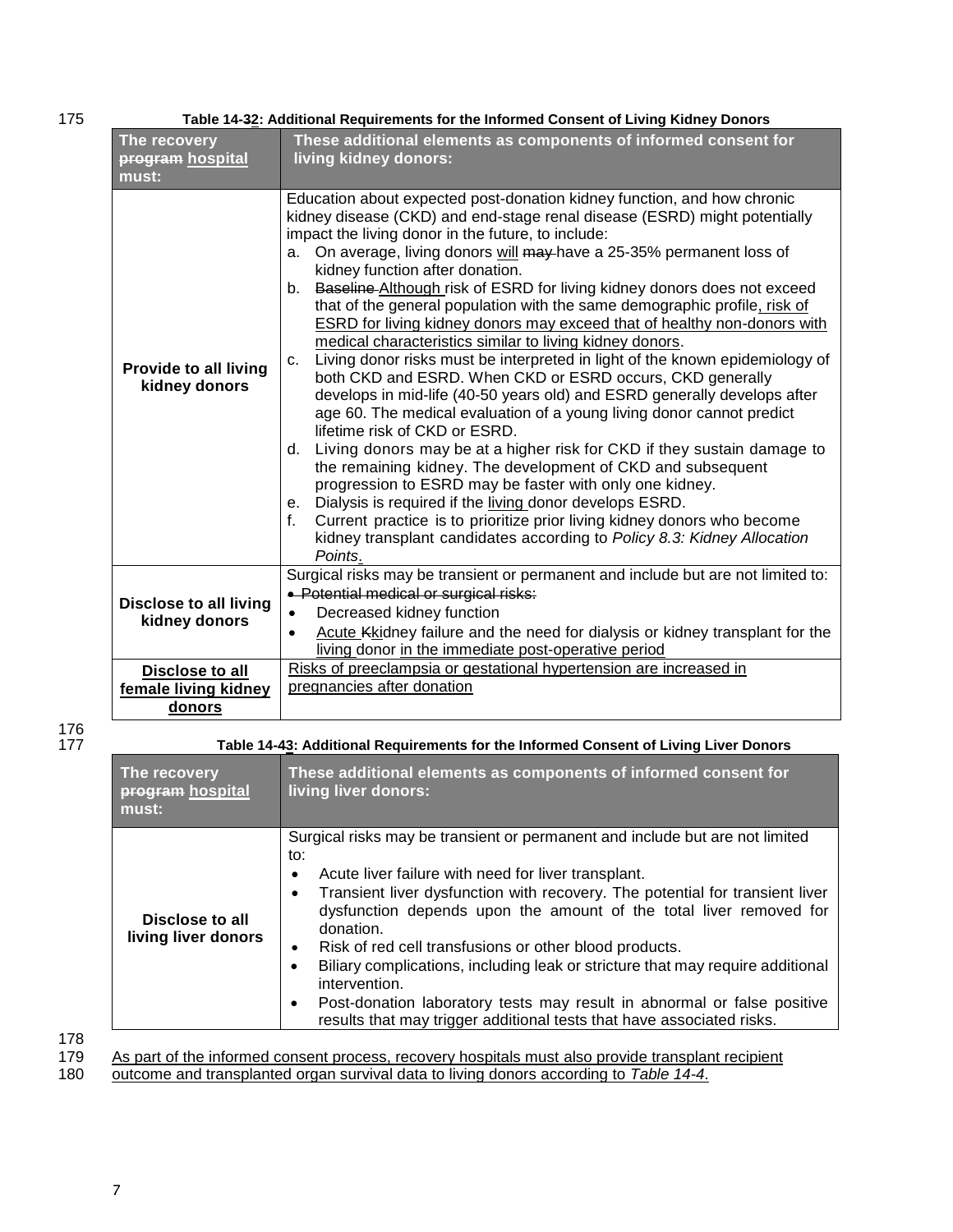## 181<br>182

182 **Table 14-24: Required Recipient Outcome and Transplanted Organ Survival Data**

| If the recovery<br>hospital and the<br>recipient<br>hospital:         | Then the recovery hospital must<br>provide the living donor with:                                                                                                                                                                                               | Including all the following<br>information:                                                                                                                                                                                                                                                                             |
|-----------------------------------------------------------------------|-----------------------------------------------------------------------------------------------------------------------------------------------------------------------------------------------------------------------------------------------------------------|-------------------------------------------------------------------------------------------------------------------------------------------------------------------------------------------------------------------------------------------------------------------------------------------------------------------------|
| Are the same                                                          | The recovery hospital must provide the<br>living donor with bBoth national and that<br>hospital's program-specific transplant<br>recipient outcomes from the most<br>recent Scientific Registry of Transplant<br>Recipients (SRTR) program-specific<br>reports. | National 1-year patient and<br>$\bullet$<br>transplanted organ survival<br>The hospital's 1-year patient and<br>$\bullet$<br>transplanted organ survival<br>Notification about all Centers for<br>$\bullet$<br>Medicare and Medicaid Services<br>(CMS) outcome requirements not<br>being met by the transplant hospital |
| Will not be the<br>same and the<br>recipient hospital<br>is known     | The recovery hospital must provide the<br>living donor with bBoth national and the<br>recipient hospital's program-specific<br>transplant recipient outcomes from the<br>most recent SRTR program-specific<br>reports.                                          | National 1-year patient and<br>transplanted organ survival<br>The recipient hospital's 1-year patient<br>$\bullet$<br>and transplanted organ survival<br>Notification about all CMS outcome<br>requirements not being met by the<br>recipient hospital                                                                  |
| Will not be the<br>same and the<br>recipient hospital<br>is not known | National transplant recipient outcomes<br>from the most recent SRTR reports.                                                                                                                                                                                    | National 1-year patient and<br>transplanted organ survival                                                                                                                                                                                                                                                              |

183

| 184 | Table 14-5: Additional Required Living Liver Donor Recipient Outcome and Transplanted Living |
|-----|----------------------------------------------------------------------------------------------|
| 185 | <b>Donor Liver Survival Data</b>                                                             |

| If the recovery<br>hospital and the<br>recipient<br>hospital:     | Thon:<br>.                                                                                                                                                                                                                                              | Including all the following information:                                                         |
|-------------------------------------------------------------------|---------------------------------------------------------------------------------------------------------------------------------------------------------------------------------------------------------------------------------------------------------|--------------------------------------------------------------------------------------------------|
| Are the same                                                      | The recovery hospital must<br>provide the living donor with<br>the hospital's program-specific<br>transplant recipient outcomes<br>from the most recent Scientific<br><b>Registry of Transplant</b><br>Recipients (SRTR) hospital-<br>specific reports. | The hospital's 1-year living donor recipient's<br>survival and recipient's graft survival rates  |
| Will not be the<br>same and the<br>recipient hospital<br>is known | The recovery hospital must<br>provide the living donor with<br>the recipient hospital's<br>program-specific transplant<br>recipient outcomes from the<br>most recent SRTR hospital-<br>specific reports.                                                | The recipient hospital's 1-year living<br>donor<br>recipient's survival and graft survival rates |

186<br>187

187 [*Subsequent table captions and cross-references to tables affected by the re-numbering of tables will also*  188 *be changed as necessary.*]

189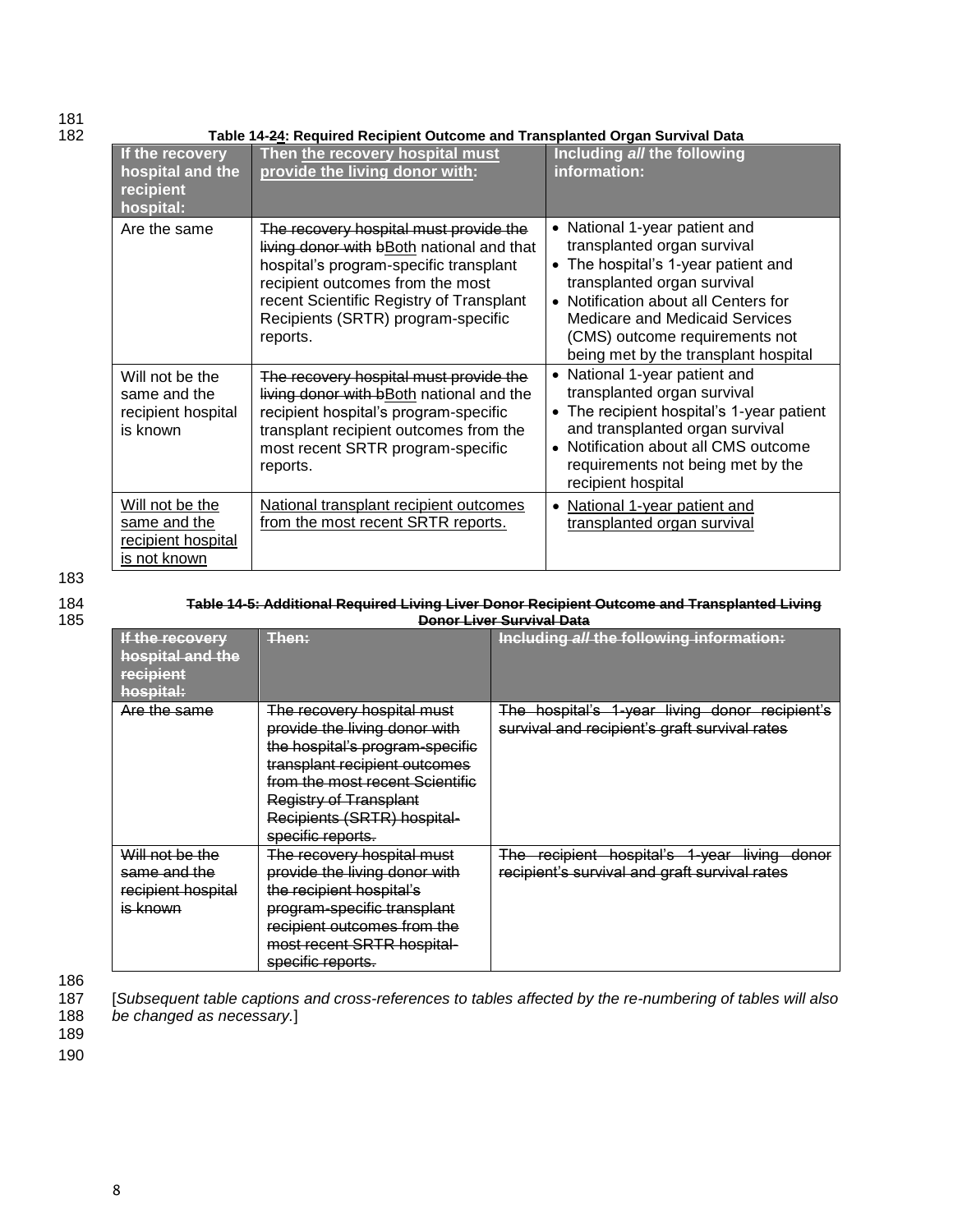#### **OPTN Bylaws**

#### **E.6 Kidney Transplant Programs that Perform Living Donor Recovery**

 

#### **A. Potential Living Donor Medical Evaluation**

194 The kidney recovery hospital must have the clinical resources available to assess the medical 195 condition of and specific risks to the potential living donor.

#### **B. Psychological Living Donor Psychosocial Evaluation Assessments**

 The kidney recovery hospital must have the clinical resources to perform a psychosocial **assessment evaluation of the potential living donor's ability to make an informed decision. This**  psychosocial assessment should also confirm that the evaluation and donation are completely voluntary.

#### **C. Independent Living Donor Advocate (ILDA)**

 The kidney recovery hospital must have an Iindependent living Ddonor Aadvocate (ILDA) who is not involved with the evaluation or treatment decisions of the potential recipient, and is a 206 knowledgeable advocate for the potential living donor. The ILDA must be independent of the decision to transplant the potential recipient and follow the Pprotocols that outline the duties and responsibilities of the ILDA as described in according to OPTN *Policy 14.2: Independent Living Donor Advocate (ILDA) Requirements*. 

The goals of the IDA are:

- **To promote the best interests of the potential living donor.**
- **T**—To advocate the rights of the potential living donor.
- **To assist the potential living donor in obtaining and understanding information about the**  consent process, evaluation process, surgical procedure, as well as the benefit of and need for follow-up care.

#### **G. Required Living Donor Protocols**

- Kidney recovery hospitals must develop protocols that address:
- **1. The living donation process**
- 2. Duties for the Independent Donor Advocate (IDA)
- 3. Medical evaluations
- 4. Informed consent
- The requirements for these protocols are described in detail in *OPTN Policy 14.0*.

*[Subsequent headings and cross-references to headings affected by the re-numbering of this policy will also be changed as necessary.]*